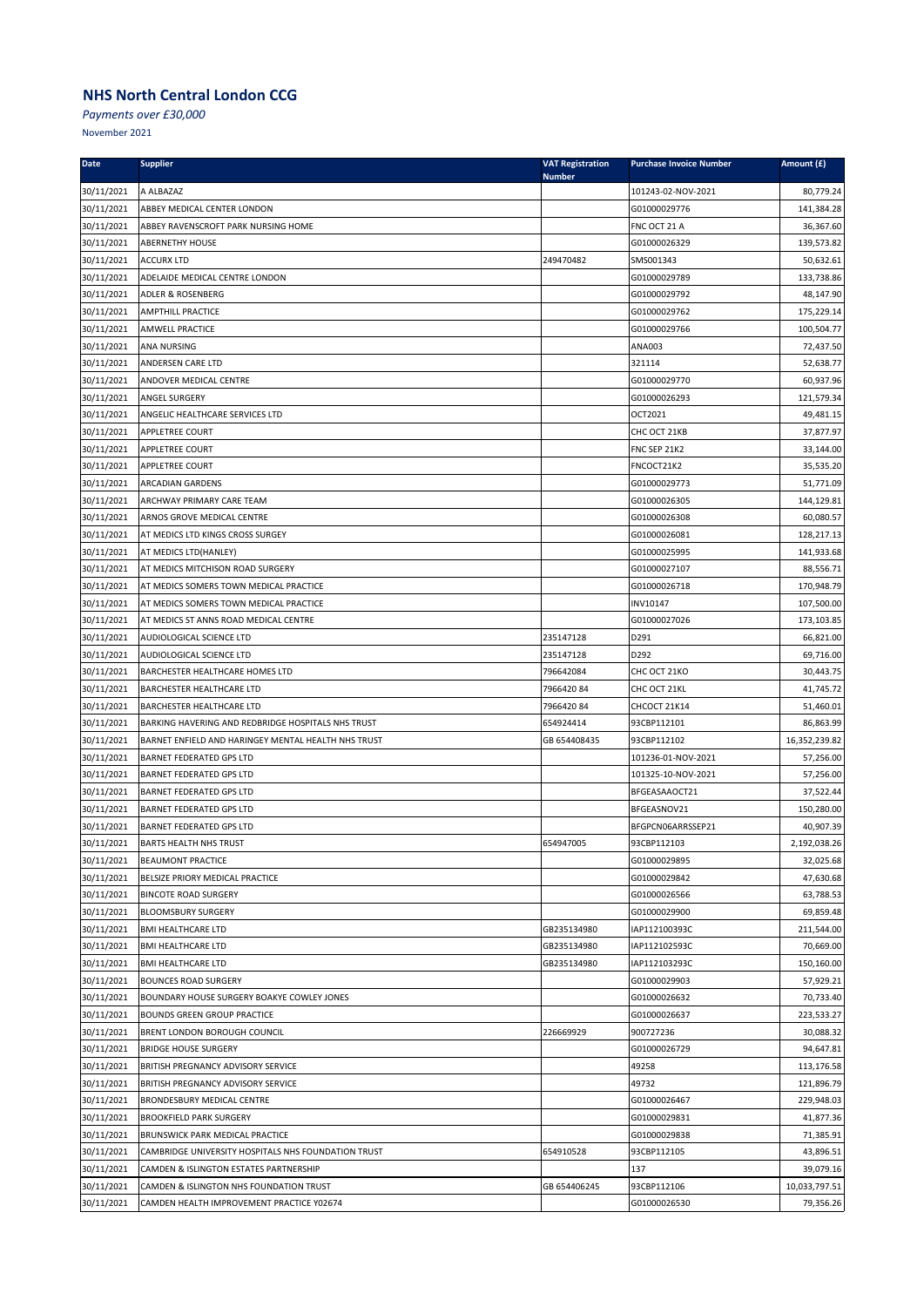*Payments over £30,000*

| <b>Date</b> | <b>Supplier</b>                                       | <b>VAT Registration</b><br><b>Number</b> | <b>Purchase Invoice Number</b> | Amount (£)   |
|-------------|-------------------------------------------------------|------------------------------------------|--------------------------------|--------------|
| 30/11/2021  | CAMDEN HEALTH PARTNERS LTD                            |                                          | <b>INV429</b>                  | 300,000.00   |
| 30/11/2021  | CAMDEN HEALTH PARTNERS LTD                            |                                          | <b>INV443</b>                  | 300,000.00   |
| 30/11/2021  | CARE UK COMMUNITY PARTNERSHIPS LTD                    | 594959072                                | ELMST003239                    | 128,340.00   |
| 30/11/2021  | CARE UK COMMUNITY PARTNERSHIPS LTD                    | 594959072                                | ELMST003283                    | 124,200.00   |
| 30/11/2021  | CARLTON COURT CARE HOME                               |                                          | CHCOCT21KP21                   | 40,386.63    |
| 30/11/2021  | CARNALL FARRAR LTD                                    | GB197113106                              | 847                            | 78,236.00    |
| 30/11/2021  | <b>CATARACT CENTRE</b>                                |                                          | 738                            | 50,000.00    |
| 30/11/2021  | CATARACT CENTRE                                       |                                          | 739                            | 116,690.83   |
| 30/11/2021  | <b>CATARACT CENTRE</b>                                |                                          | 740                            | 75,825.87    |
| 30/11/2021  | CAVERSHAM GROUP PRACTICE                              |                                          | G01000029870                   | 241,000.65   |
| 30/11/2021  | <b>CEDAR HOUSE CO LTD</b>                             |                                          | CHCOCT21KP19                   | 35,762.97    |
| 30/11/2021  | CEDARS CARE CENTRE (BARNET)                           |                                          | CED310321B                     | 33,214.28    |
| 30/11/2021  | CENTRAL & NORTH WEST LONDON NHS FOUNDATION TRUST      | 654970895                                | 53493759                       | 57,210.00    |
| 30/11/2021  | CENTRAL & NORTH WEST LONDON NHS FOUNDATION TRUST      | 654970895                                | 93CBP112107                    | 3,525,433.75 |
| 30/11/2021  | CENTRAL LONDON COMMUNITY HEALTHCARE NHS TRUST         | 654440485                                | 93CBP112108                    | 4,466,546.95 |
| 30/11/2021  | <b>CERNER LTD</b>                                     | 779 0471 93                              | 101765768                      | 34,164.78    |
| 30/11/2021  | <b>CERNER LTD</b>                                     | 779 0471 93                              | 101802820                      | 78,491.78    |
| 30/11/2021  | <b>CERNER LTD</b>                                     | 779 0471 93                              | 101863201                      | 97,853.30    |
| 30/11/2021  | <b>CERNER LTD</b>                                     | 779 0471 93                              | 101872440                      | 98,114.73    |
| 30/11/2021  | <b>CERNER LTD</b>                                     | 779 0471 93                              | 101990364                      | 77,551.33    |
| 30/11/2021  | <b>CHALFONT ROAD SURGERY</b>                          |                                          | G01000026621                   | 89,543.71    |
| 30/11/2021  | CHELSEA AND WESTMINSTER HOSPITAL NHS FOUNDATION TRUST | 654915415                                | 93CBP112109                    | 309,133.60   |
| 30/11/2021  | <b>CHESHIRE ROAD SURGERY</b>                          |                                          | G01000026936                   | 59,472.55    |
| 30/11/2021  | CHILDRENS COMPLEX CARE LTD                            |                                          | 33359                          | 37,773.12    |
| 30/11/2021  | CHILDRENS COMPLEX CARE LTD                            |                                          | 34114                          | 43,834.56    |
| 30/11/2021  | CHILTERN SUPPORT & HOUSING LTD                        |                                          | 42662                          | 31,540.95    |
| 30/11/2021  | CHILTERN SUPPORT & HOUSING LTD                        |                                          | CHC OCT 21KV                   | 36,833.80    |
| 30/11/2021  | CHOLMLEY GARDENS MEDICAL CENTRE                       |                                          | G01000026553                   | 71,413.66    |
| 30/11/2021  | CHRISTCHURCH HALL SURGERY                             |                                          | G01000029850                   | 32,672.82    |
| 30/11/2021  | CITY ROAD MEDICAL CENTRE                              |                                          | G01000029874                   | 123,220.12   |
| 30/11/2021  | <b>CLAASSEN &amp; PARTNER</b>                         |                                          | G01000026180                   | 71,558.47    |
| 30/11/2021  | CLERKENWELL MEDICAL PRACTICE                          |                                          | G01000029880                   | 188,395.34   |
| 30/11/2021  | <b>COCKFOSTERS MEDICAL CENTRE</b>                     |                                          | G01000029845                   | 65,886.23    |
| 30/11/2021  | <b>COMMUNITY BARNET</b>                               |                                          | CB1023                         | 34,500.00    |
| 30/11/2021  | COMMUNITY HEALTH PARTNERSHIPS LTD                     | GB782562113                              | 0060030466                     | 37,285.36    |
| 30/11/2021  | COMMUNITY HEALTH PARTNERSHIPS LTD                     | GB782562113                              | 0060054363                     | 69,441.03    |
| 30/11/2021  | COMMUNITY HEALTH PARTNERSHIPS LTD                     | GB782562113                              | 0060061753                     | 164,126.00   |
| 30/11/2021  | COMMUNITY HEALTH PARTNERSHIPS LTD                     | GB782562113                              | 0060063297                     | 69,724.85    |
| 30/11/2021  | COMMUNITY HEALTH PARTNERSHIPS LTD                     | GB782562113                              | 0060072587                     | 67,355.31    |
| 30/11/2021  | COMMUNITY HEALTH PARTNERSHIPS LTD                     | GB782562113                              | 0060081337                     | 33,941.87    |
| 30/11/2021  | COMMUNITY HEALTH PARTNERSHIPS LTD                     | GB782562113                              | 0060081338                     | 34,014.93    |
| 30/11/2021  | COMMUNITY HEALTH PARTNERSHIPS LTD                     | GB782562113                              | 0060095109                     | 34,142.23    |
| 30/11/2021  | COMMUNITY HEALTH PARTNERSHIPS LTD                     | GB782562113                              | 0060095110                     | 32,592.00    |
| 30/11/2021  | COMMUNITY HEALTH PARTNERSHIPS LTD                     | GB782562113                              | 0060097864                     | 35,364.80    |
| 30/11/2021  | COMMUNITY HEALTH PARTNERSHIPS LTD                     | GB782562113                              | 0060097865                     | 32,592.00    |
| 30/11/2021  | COMMUNITY HEALTH PARTNERSHIPS LTD                     | GB782562113                              | 0060101823                     | 34,142.23    |
| 30/11/2021  | COMMUNITY HEALTH PARTNERSHIPS LTD                     | GB782562113                              | 0060101824                     | 32,473.26    |
| 30/11/2021  | COMMUNITY HEALTH PARTNERSHIPS LTD                     | GB782562113                              | 0060106422                     | 35,117.30    |
| 30/11/2021  | COMMUNITY HEALTH PARTNERSHIPS LTD                     | GB782562113                              | 0060106809                     | 35,117.30    |
| 30/11/2021  | COMMUNITY HEALTH PARTNERSHIPS LTD                     | GB782562113                              | 0060109165                     | 34,321.85    |
| 30/11/2021  | COMMUNITY HEALTH PARTNERSHIPS LTD                     | GB782562113                              | 0060109167                     | 34,321.85    |
| 30/11/2021  | COMMUNITY HEALTH PARTNERSHIPS LTD                     | GB782562113                              | 0060112078                     | 34,872.73    |
| 30/11/2021  | COMMUNITY HEALTH PARTNERSHIPS LTD                     | GB782562113                              | 0060112498                     | 393,636.84   |
| 30/11/2021  | COMMUNITY HEALTH PARTNERSHIPS LTD                     | GB782562113                              | 0060114324                     | 34,872.73    |
| 30/11/2021  | COMMUNITY HEALTH PARTNERSHIPS LTD                     | GB782562113                              | 0060117431                     | 34,872.73    |
| 30/11/2021  | COMMUNITY HEALTH PARTNERSHIPS LTD                     | GB782562113                              | 0060117448                     | 34,321.85    |
| 30/11/2021  | COMMUNITY HEALTH PARTNERSHIPS LTD                     | GB782562113                              | 0060118961                     | 34,321.85    |
| 30/11/2021  | COMMUNITY HEALTH PARTNERSHIPS LTD                     | GB782562113                              | 0060118963                     | 34,321.85    |
| 30/11/2021  | COMMUNITY HEALTH PARTNERSHIPS LTD                     | GB782562113                              | 0060121365                     | 34,872.73    |
| 30/11/2021  | COMMUNITY HEALTH PARTNERSHIPS LTD                     | GB782562113                              | 0060121382                     | 34,321.85    |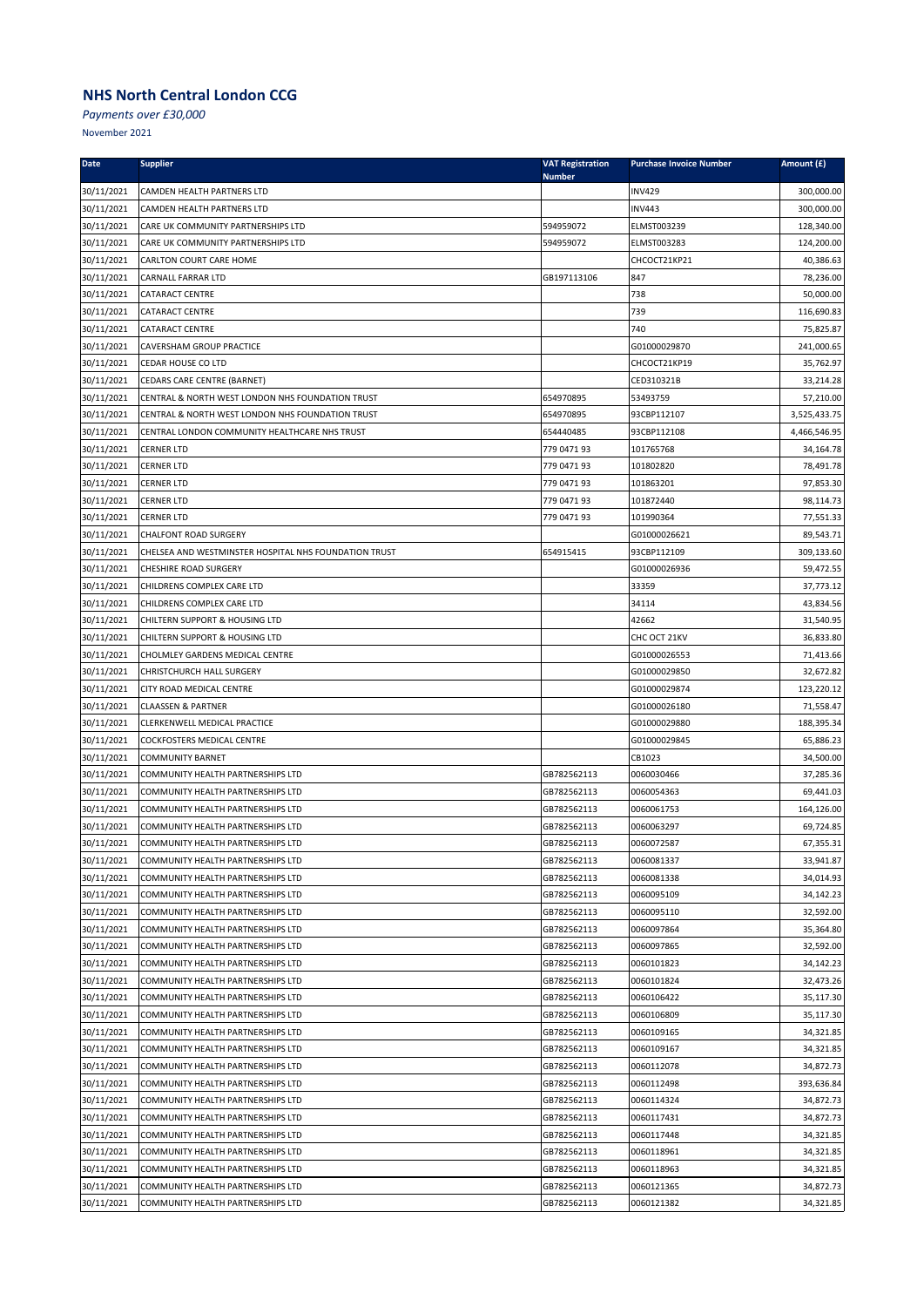*Payments over £30,000*

| <b>Date</b>              | <b>Supplier</b>                                                          | <b>VAT Registration</b><br><b>Number</b> | <b>Purchase Invoice Number</b> | Amount (£)              |
|--------------------------|--------------------------------------------------------------------------|------------------------------------------|--------------------------------|-------------------------|
| 30/11/2021               | COMMUNITY HEALTH PARTNERSHIPS LTD                                        | GB782562113                              | 0060124588                     | 34,321.85               |
| 30/11/2021               | COMMUNITY HEALTH PARTNERSHIPS LTD                                        | GB782562113                              | 0060127823                     | 34,321.85               |
| 30/11/2021               | COMMUNITY HEALTH PARTNERSHIPS LTD                                        | GB782562113                              | 0060132653                     | 34,321.85               |
| 30/11/2021               | COMMUNITY HEALTH PARTNERSHIPS LTD                                        | GB782562113                              | 0060138593                     | 34,321.85               |
| 30/11/2021               | COMMUNITY HEALTH PARTNERSHIPS LTD                                        | GB782562113                              | 0060141842                     | 34,321.85               |
| 30/11/2021               | COMMUNITY HEALTH PARTNERSHIPS LTD                                        | GB782562113                              | 0060166550                     | 69,157.80               |
| 30/11/2021               | COMMUNITY HEALTH PARTNERSHIPS LTD                                        | GB782562113                              | 0060166551                     | 181,233.85              |
| 30/11/2021               | COMMUNITY HEALTH PARTNERSHIPS LTD                                        | GB782562113                              | 0060169465                     | 59,051.95               |
| 30/11/2021               | COMMUNITY HEALTH PARTNERSHIPS LTD                                        | GB782562113                              | 0060172094                     | 59,051.95               |
| 30/11/2021               | COMMUNITY HEALTH PARTNERSHIPS LTD                                        | GB782562113                              | 0060178384                     | 59,051.95               |
| 30/11/2021               | COMMUNITY HEALTH PARTNERSHIPS LTD                                        | GB782562113                              | 0060182839                     | 59,051.95               |
| 30/11/2021               | COMMUNITY HEALTH PARTNERSHIPS LTD                                        | GB782562113                              | 0060185135                     | 59,051.95               |
| 30/11/2021               | COMMUNITY HEALTH PARTNERSHIPS LTD                                        | GB782562113                              | 0060189302                     | 59,051.95               |
| 30/11/2021               | COMMUNITY HEALTH PARTNERSHIPS LTD                                        | GB782562113                              | 0060194604                     | 263,842.19              |
| 30/11/2021               | COMMUNITY HEALTH PARTNERSHIPS LTD                                        | GB782562113                              | 0060194659                     | 263,842.19              |
| 30/11/2021               | COMMUNITY HEALTH PARTNERSHIPS LTD                                        | GB782562113                              | 0060211709                     | 48,330.25               |
| 30/11/2021               | COMMUNITY HEALTH PARTNERSHIPS LTD                                        | GB782562113                              | 0060211715A                    | 52,000.00               |
| 30/11/2021               | CONCEPT CARE SOLUTIONS LTD                                               | 919420719                                | 59472A                         | 38,009.94               |
| 30/11/2021               | CONCEPT CARE SOLUTIONS LTD                                               | 919420719                                | 60002A                         | 52,523.21               |
| 30/11/2021               | CORNWALL HOUSE SURGERY                                                   |                                          | G01000029862                   | 56,788.64               |
| 30/11/2021               | <b>CROUCH HALL SURGERY</b>                                               |                                          | G01000026870                   | 75,096.21               |
| 30/11/2021               | CYGNET LEARNING DISABILITIES LTD                                         | GB248 2803 96                            | FLO0205885                     | 34,270.00               |
| 30/11/2021               | DALEHAM GARDENS HEALTH CENTRE                                            |                                          | G01000026900                   | 45,012.54               |
| 30/11/2021               | DELL CORPORATION LTD                                                     | 635823528                                | 7402759017                     | 32,904.00               |
| 30/11/2021               | DERWENT CRESCENT MEDICAL CENTRE                                          |                                          | G01000026983                   | 53,752.61               |
| 30/11/2021               | DIMENSIONS (UK) LTD                                                      | 765332033                                | CHCOCT21KP2                    | 48,305.49               |
| 30/11/2021               | DR AKUNJEE                                                               |                                          | ETTF claim for reimbursement   | 387,096.20              |
| 30/11/2021               | <b>DR AKUNJEE</b>                                                        |                                          | G01000029989                   | 189,011.04              |
| 30/11/2021               | DR AKUNJEE                                                               |                                          | NOINV14474                     | 177,697.26              |
| 30/11/2021               | <b>DR AKUNJEE</b>                                                        |                                          | <b>NOINV14644</b>              | 246,758.93              |
| 30/11/2021               | DR AZIM & PARTNERS                                                       |                                          | G01000029958                   | 85,828.44               |
| 30/11/2021               | <b>DR CAPLAN</b>                                                         |                                          | G01000027016                   | 101,085.11              |
| 30/11/2021               | DR DS MONKMAN                                                            |                                          | G01000026843                   | 98,630.85               |
| 30/11/2021               | DR FJ MCKENZIE EAST FINCHLEY                                             |                                          | G01000025942                   | 43,927.60               |
| 30/11/2021               | <b>DR IKUWUKE</b>                                                        |                                          | G01000026061                   | 44,063.57               |
| 30/11/2021               | DR JEYARAJAH                                                             |                                          | G01000026990                   | 56,467.55               |
| 30/11/2021               | DR M STEINBERG                                                           |                                          | G01000027161                   | 171,588.47              |
| 30/11/2021               | DR QM RAHMAN                                                             |                                          | G01000029834                   | 65,852.91               |
| 30/11/2021               | <b>DR ROHAN</b>                                                          |                                          | G01000025897                   | 37,721.15               |
| 30/11/2021               | <b>DR ROHAN</b>                                                          |                                          | G01000026214                   | 285,445.65              |
| 30/11/2021               | DR SIVANANTHAN                                                           |                                          | G01000026664                   | 50,165.17               |
| 30/11/2021               | DR WOOLLACOTT                                                            |                                          | G01000029975                   | 45,815.81               |
| 30/11/2021               | DRS NEELESH & TAMARA BOWRY                                               |                                          | G01000029815                   | 47,340.37               |
| 30/11/2021               | EAGLE HOUSE SURGERY ENFIELD                                              |                                          | G01000026820                   | 158,483.99              |
| 30/11/2021               | EAST AND NORTH HERTFORDSHIRE NHS TRUST                                   | 654973984                                | 93CBP112110                    | 109,392.88<br>76,127.77 |
| 30/11/2021               | EAST ENFIELD MEDICAL PRACTICE                                            |                                          | G01000026832<br>G01000029938   |                         |
| 30/11/2021               | EAST FINCHLEY MEDICAL PRACTICE                                           |                                          |                                | 73,533.45<br>84,889.81  |
| 30/11/2021<br>30/11/2021 | EAST LONDON NHS FOUNDATION TRUST                                         | 654975390                                | 93CBP112111<br>G01000026906    | 44,246.96               |
|                          | EDMONTON MEDICAL CENTRE                                                  |                                          |                                |                         |
| 30/11/2021<br>30/11/2021 | EGTON MEDICAL INFORMATION SYSTEMS LTD<br>ELIZABETH AVENUE GROUP PRACTICE | 927149214                                | EMSINV073400<br>G01000029954   | 46,705.04<br>80,573.39  |
| 30/11/2021               | ELYSIUM HEALTHCARE LTD                                                   | GB257732580                              | HLH01093                       | 41,833.50               |
| 30/11/2021               | <b>ELYSIUM HEALTHCARE LTD</b>                                            | GB257732580                              | WDH01775                       | 42,791.10               |
| 30/11/2021               | ELYSIUM HEALTHCARE LTD                                                   | GB257732580                              | WDH01806                       | 44,217.47               |
| 30/11/2021               | ENFIELD HEALTH PARTNERSHIP LTD                                           |                                          | EHP119                         | 57,671.62               |
| 30/11/2021               | ENFIELD HEALTH PARTNERSHIP LTD                                           |                                          | EHP120                         | 45,203.44               |
| 30/11/2021               | <b>ENFIELD HEALTHCARE ALLIANCE LTD</b>                                   |                                          | G01000026629                   | 82,196.64               |
| 30/11/2021               | EVERGLADE MEDICAL PARCTICE                                               |                                          | G01000029887                   | 89,116.30               |
| 30/11/2021               | <b>EVERGREEN PCC</b>                                                     |                                          | G01000026939                   | 744,663.97              |
| 30/11/2021               | FAMILY PRACTICE LONDON                                                   |                                          | G01000029932                   | 49,019.91               |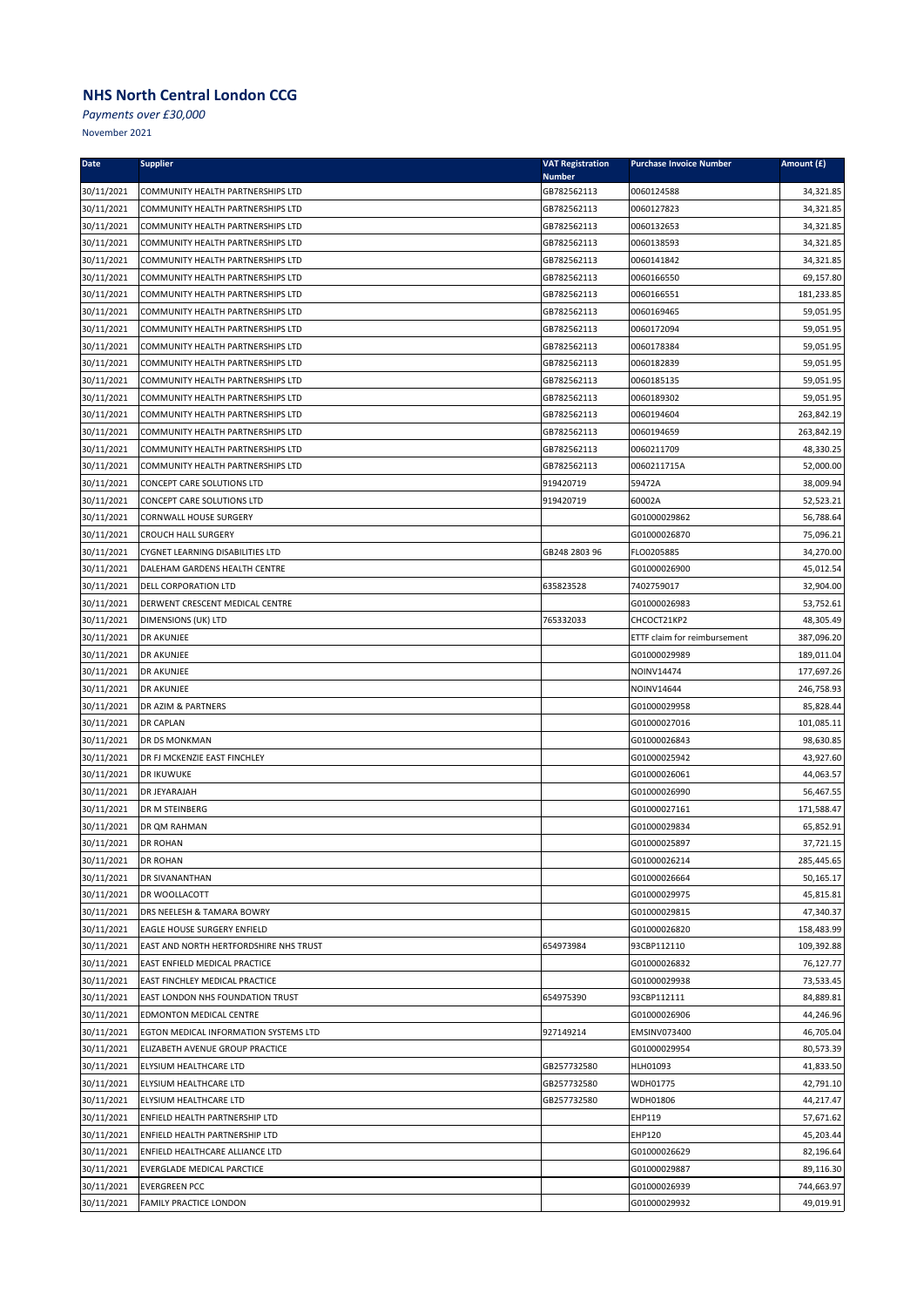*Payments over £30,000*

| <b>Date</b> | <b>Supplier</b>                                   | <b>VAT Registration</b><br><b>Number</b> | <b>Purchase Invoice Number</b> | Amount (£)   |
|-------------|---------------------------------------------------|------------------------------------------|--------------------------------|--------------|
| 30/11/2021  | FEDERATED 4 HEALTH LTD                            |                                          | 101333-25-NOV-2021             | 52,769.28    |
| 30/11/2021  | FEDERATED 4 HEALTH LTD                            |                                          | FRAILTY2122MONTH7              | 32,916.67    |
| 30/11/2021  | FEDERATED 4 HEALTH LTD                            |                                          | G01000025886                   | 429,694.86   |
| 30/11/2021  | FEDERATED 4 HEALTH LTD                            |                                          | RSIEEPERM172122                | 57,432.66    |
| 30/11/2021  | FEDERATED 4 HEALTH LTD                            |                                          | SMIM172122                     | 194,933.66   |
| 30/11/2021  | FEDERATED 4 HEALTH LTD                            |                                          | SMIMAR21                       | 172,175.00   |
| 30/11/2021  | FERNBANK NURSING HOME                             |                                          | CHC OCT 21K9                   | 33,798.86    |
| 30/11/2021  | FONTHILL CARE (HARRY PARK) LTD                    |                                          | CHCOCT 21K10                   | 31,000.00    |
| 30/11/2021  | <b>FOREST GROUP PRACTICE</b>                      |                                          | G01000025915                   | 1,123,248.59 |
| 30/11/2021  | FORTUNE GREEN PRACTICE                            |                                          | G01000029668                   | 31,964.81    |
| 30/11/2021  | FOUR SEASONS HEALTH CARE LTD                      | 927365991                                | FNC OCT 21 W                   | 50,008.80    |
| 30/11/2021  | <b>GANESH &amp; PARTNER</b>                       |                                          | G01000026402                   | 55,354.76    |
| 30/11/2021  | <b>GILLAN HOUSE SURGERY</b>                       |                                          | G01000029674                   | 104,279.56   |
| 30/11/2021  | <b>GOOD NEIGHBOUR CARE</b>                        |                                          | 02538472057392                 | 31,620.70    |
| 30/11/2021  | <b>GOODINGE GROUP PRACTICE</b>                    |                                          | G01000029907                   | 125,350.90   |
| 30/11/2021  | <b>GOWER STREET PRACTICE</b>                      |                                          | G01000029686                   | 78,816.12    |
| 30/11/2021  | GRAYS INN MEDICAL PRACTICE                        |                                          | G01000026000                   | 79,908.93    |
| 30/11/2021  | <b>GREEN CEDARS GP SURGERY</b>                    |                                          | G01000029701                   | 53,009.17    |
| 30/11/2021  | <b>GREEN LANES SURGERY</b>                        |                                          | G01000025918                   | 309,657.27   |
| 30/11/2021  | <b>GREENFIELD MEDICAL CENTRE</b>                  |                                          | G01000026022                   | 66,495.25    |
| 30/11/2021  | <b>GRIMBLE &amp; PARTNERS</b>                     |                                          | G01000026296                   | 76,261.94    |
| 30/11/2021  | <b>GROUP PRACTICE AT RIVER PLACE</b>              |                                          | G01000029811                   | 97,505.87    |
| 30/11/2021  | GROVELANDS ROAD MEDICAL CENTRE                    |                                          | G01000026073                   | 106,732.69   |
| 30/11/2021  | GUYS & ST THOMAS HOSPITAL NHS FOUNDATION TRUST    | 654923417                                | 93CBP112113                    | 1,341,862.79 |
| 30/11/2021  | GYNAECOLOGY PARTNERSHIP LTD                       |                                          | 117                            | 79,998.60    |
| 30/11/2021  | <b>GYNAECOLOGY PARTNERSHIP LTD</b>                |                                          | 119                            | 79,998.60    |
| 30/11/2021  | HAMPSTEAD GROUP PRACTICE                          |                                          | G01000025974                   | 418,632.94   |
| 30/11/2021  | <b>HAVERGAL VILLAS</b>                            |                                          | G01000026041                   | 53,943.35    |
| 30/11/2021  | HEADWAY EAST LONDON                               |                                          | 24107                          | 50,621.50    |
| 30/11/2021  | <b>HEATHFIELDS</b>                                |                                          | G01000026079                   | 74,628.35    |
| 30/11/2021  | HENDON WAY SURGERY                                |                                          | G01000029721                   | 70,517.23    |
| 30/11/2021  | <b>HENRY NIHILL HOUSE</b>                         |                                          | CHCOCT21003                    | 40,010.57    |
| 30/11/2021  | HIGHBURY GRANGE MEDICAL PRACTICE                  |                                          | G01000029929                   | 81,169.14    |
| 30/11/2021  | <b>HIGHGATE GROUP PRACTICE</b>                    |                                          | G01000026003                   | 156,896.35   |
| 30/11/2021  | HIGHGATE PRIVATE CLINIC LTD                       |                                          | 93C0521HG                      | 30,232.27    |
| 30/11/2021  | HIGHGATE PRIVATE CLINIC LTD                       |                                          | 93C0521HGB                     | 32,926.40    |
| 30/11/2021  | HIGHGATE PRIVATE CLINIC LTD                       |                                          | 93C0621HG                      | 96,527.11    |
| 30/11/2021  | HIGHGATE PRIVATE CLINIC LTD                       |                                          | 93C0621HGB                     | 98,887.95    |
| 30/11/2021  | HIGHGATE PRIVATE CLINIC LTD                       |                                          | 93C0721HGB                     | 58,636.15    |
| 30/11/2021  | HIGHGATE PRIVATE CLINIC LTD                       |                                          | 93C0921HGB                     | 60,411.05    |
| 30/11/2021  | HIGHGATE PRIVATE CLINIC LTD                       |                                          | 93C1021HGSLA                   | 91,200.00    |
| 30/11/2021  | HIGHLANDS PRACTICE                                | 773865873                                | G01000029695                   | 109,653.52   |
| 30/11/2021  | HITACHI CAPITAL INVOICE FINANCE LTD               | 290454204                                | 297                            | 37,009.41    |
| 30/11/2021  | HMRC                                              | 654457614                                | 475PS004403182207              | 941,956.43   |
| 30/11/2021  | HODFORD ROAD SURGERY                              |                                          | G01000026774                   | 37,865.99    |
| 30/11/2021  | HOLBORN MEDICAL CENTRE                            |                                          | G01000026025                   | 152,408.62   |
| 30/11/2021  | HOMERTON UNIVERSITY HOSPITAL NHS FOUNDATION TRUST | 654965884                                | 93CBP112114                    | 1,408,752.71 |
| 30/11/2021  | HORNSEY WOOD GREEN GP                             |                                          | G01000029711                   | 60,330.66    |
| 30/11/2021  | <b>HURLEY CLINIC</b>                              |                                          | G01000026473                   | 172,863.35   |
| 30/11/2021  | IMPERIAL COLLEGE HEALTHCARE NHS TRUST             | 654945990                                | 93CBP112115                    | 1,688,505.84 |
| 30/11/2021  | <b>INHEALTH LTD</b>                               | 787424685                                | IHLIN0034098                   | 627,118.85   |
| 30/11/2021  | <b>INHEALTH LTD</b>                               | 787424685                                | IHLIN0034896                   | 593,632.00   |
| 30/11/2021  | <b>IPLATO HEALTHCARE LTD</b>                      | 906258620                                | 14592                          | 40,000.00    |
| 30/11/2021  | <b>ISAACSON &amp; PARTNERS</b>                    |                                          | G01000029750                   | 48,169.06    |
| 30/11/2021  | ISLINGTON CENTRAL MEDICAL CENTRE                  |                                          | G01000029691                   | 213,964.95   |
| 30/11/2021  | <b>ISLINGTON COUNCIL</b>                          | 232 7514 79                              | FA05659                        | 72,784.00    |
| 30/11/2021  | <b>ISLINGTON COUNCIL</b>                          | 232 7514 79                              | RH00495                        | 274,038.37   |
| 30/11/2021  | <b>ISLINGTON COUNCIL</b>                          | 232 7514 79                              | RH00497                        | 71,590.42    |
| 30/11/2021  | <b>ISLINGTON COUNCIL</b>                          | 232 7514 79                              | RH00498                        | 250,506.36   |
| 30/11/2021  | <b>ISLINGTON COUNCIL</b>                          | 232 7514 79                              | RH00511                        | 115,089.79   |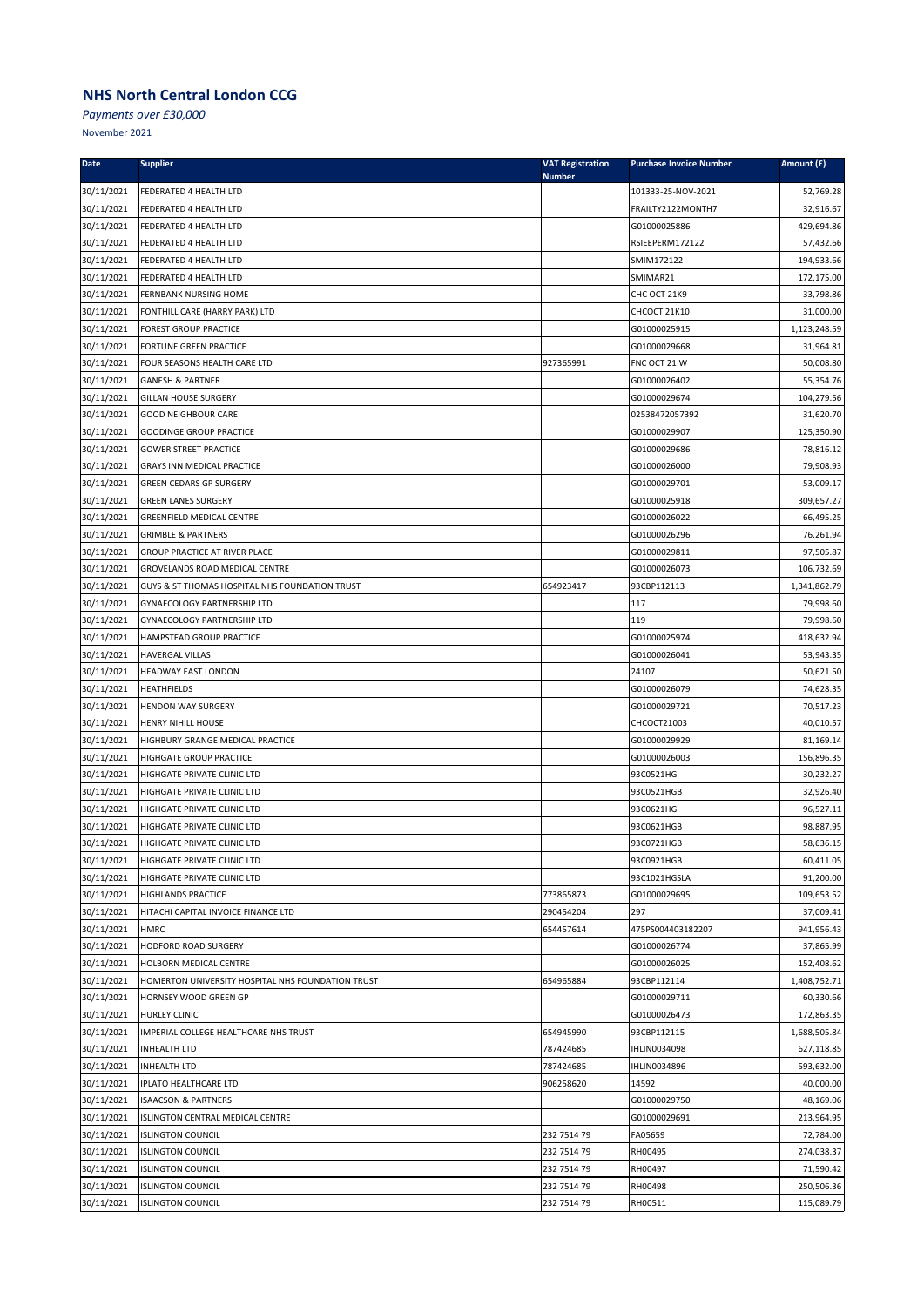*Payments over £30,000*

| Date                     | <b>Supplier</b>                                           | <b>VAT Registration</b><br><b>Number</b> | <b>Purchase Invoice Number</b> | Amount (£)              |
|--------------------------|-----------------------------------------------------------|------------------------------------------|--------------------------------|-------------------------|
| 30/11/2021               | <b>ISLINGTON COUNCIL</b>                                  | 232 7514 79                              | RH00512                        | 160,846.28              |
| 30/11/2021               | <b>ISLINGTON COUNCIL</b>                                  | 232 7514 79                              | RH00517                        | 2,525,000.00            |
| 30/11/2021               | <b>ISLINGTON COUNCIL</b>                                  | 232 7514 79                              | RH00518                        | 889,962.00              |
| 30/11/2021               | <b>ISLINGTON COUNCIL</b>                                  | 232 7514 79                              | RH00526                        | 80,558.92               |
| 30/11/2021               | <b>ISLINGTON COUNCIL</b>                                  | 232 7514 79                              | RH00529                        | 159,101.48              |
| 30/11/2021               | ISLINGTON GP GROUP LTD (THE)                              |                                          | 101326-10-NOV-2021             | 60,979.59               |
| 30/11/2021               | ISLINGTON GP GROUP LTD (THE)                              |                                          | 101334-25-NOV-2021             | 43,620.40               |
| 30/11/2021               | ISLINGTON GP GROUP LTD (THE)                              |                                          | ACCOV19INV1021                 | 140,000.00              |
| 30/11/2021               | ISLINGTON GP GROUP LTD (THE)                              |                                          | DPOINV0621                     | 44,846.82               |
| 30/11/2021               | ISLINGTON GP GROUP LTD (THE)                              |                                          | DPOINV0921                     | 46,399.08               |
| 30/11/2021               | ISLINGTON GP GROUP LTD (THE)                              |                                          | DPOINV0993                     | 44,846.82               |
| 30/11/2021               | ISLINGTON GP GROUP LTD (THE)                              |                                          | ENTINV1021                     | 50,083.65               |
| 30/11/2021               | ISLINGTON GP GROUP LTD (THE)                              |                                          | GYNAEINV0921                   | 65,040.24               |
| 30/11/2021               | ISLINGTON GP GROUP LTD (THE)                              |                                          | GYNAEINV1021                   | 69,057.13               |
| 30/11/2021               | ISLINGTON GP GROUP LTD (THE)                              |                                          | <b>HUBINV1021</b>              | 121,588.67              |
| 30/11/2021               | ISLINGTON GP GROUP LTD (THE)                              |                                          | <b>HUBINV1121</b>              | 121,588.67              |
| 30/11/2021               | ISLINGTON GP GROUP LTD (THE)                              |                                          | IIFINV2021                     | 64,885.60               |
| 30/11/2021               | ISLINGTON GP GROUP LTD (THE)                              |                                          | PCNINV1121                     | 68,603.36               |
| 30/11/2021               | JAI MEDICAL CENTRE                                        |                                          | G01000029697                   | 81,403.50               |
| 30/11/2021               | JAMES WIGG PRACTICE                                       |                                          | G01000026014                   | 350,062.38              |
| 30/11/2021               | JAYEX TECHNOLOGY LTD                                      | 867247684                                | <b>INV3116</b>                 | 216,675.04              |
| 30/11/2021               | <b>JEWISH CARE</b>                                        | 587033133                                | CHCOCT21019                    | 39,254.87               |
| 30/11/2021               | <b>JEWISH CARE</b>                                        | 587033133                                | FNCOCT21007                    | 50,866.40               |
| 30/11/2021               | JS MEDICAL PRACTICE                                       |                                          | G01000026039<br>G01000027120   | 124,695.98              |
| 30/11/2021<br>30/11/2021 | <b>KEANE &amp; PARTNER</b><br><b>KEATS GROUP PRACTICE</b> |                                          | G01000026044                   | 45,873.67<br>135,207.56 |
| 30/11/2021               | <b>KEATS SURGERY</b>                                      |                                          | G01000029707                   | 48,154.99               |
| 30/11/2021               | KILLICK STREET HEALTH CENTRE                              |                                          | G01000029716                   | 151,533.05              |
| 30/11/2021               | KING'S COLLEGE HOSPITAL NHS FOUNDATION TRUST              | 654926800                                | 93CBP112116                    | 224,243.80              |
| 30/11/2021               | KISIMUL GROUP LTD                                         |                                          | CHCOCT21014                    | 59,516.81               |
| 30/11/2021               | LANE END MEDICAL GROUP                                    |                                          | G01000029732                   | 137,225.13              |
| 30/11/2021               | LANGUAGELINE SOLUTIONS                                    | 736300262                                | 13280                          | 33,092.10               |
| 30/11/2021               | LATYMER ROAD SURGERY                                      |                                          | G01000029745                   | 47,124.52               |
| 30/11/2021               | LEWISHAM & GREENWICH NHS TRUST                            | 654928206                                | 93CBP112117                    | 58,180.29               |
| 30/11/2021               | LICHFIELD GROVE SURGERY                                   |                                          | G01000026124                   | 58,342.84               |
| 30/11/2021               | LONDON AMBULANCE SERVICE NHS TRUST                        | 654967192                                | 93CBP112118                    | 5,445,489.41            |
| 30/11/2021               | LONDON BOROUGH OF BARNET                                  | 229236070                                | 400001954120261751150421205123 | 205,123.33              |
| 30/11/2021               | LONDON BOROUGH OF BARNET                                  | 229236070                                | 400001954120264615             | 378,210.00              |
| 30/11/2021               | LONDON BOROUGH OF BARNET                                  | 229236070                                | 400001954120268107             | 2,000,000.00            |
| 30/11/2021               | LONDON BOROUGH OF BARNET                                  | 229236070                                | BCFQ22122                      | 2,000,000.00            |
| 30/11/2021               | LONDON BOROUGH OF CAMDEN                                  | 232 3164 03                              | 24275203                       | 63,847.54               |
| 30/11/2021               | LONDON BOROUGH OF CAMDEN                                  | 232 3164 03                              | 24323933                       | 59,697.46               |
| 30/11/2021               | LONDON BOROUGH OF CAMDEN                                  | 232 3164 03                              | 24324387                       | 4,796,104.00            |
| 30/11/2021               | LONDON BOROUGH OF CAMDEN                                  | 232 3164 03                              | 6879914927102021192850         | 192,850.00              |
| 30/11/2021               | LONDON BOROUGH OF ENFIELD                                 | 220670890                                | 84441238                       | 172,711.00              |
| 30/11/2021               | LONDON BOROUGH OF ENFIELD                                 | 220670890                                | 84459639                       | 172,045.00              |
| 30/11/2021               | LONDON BOROUGH OF ENFIELD                                 | 220670890                                | 84484197                       | 826,937.75              |
| 30/11/2021               | LONDON BOROUGH OF ENFIELD                                 | 220670890                                | 84498413                       | 1,833,995.75            |
| 30/11/2021               | LONDON BOROUGH OF ENFIELD                                 | 220670890                                | 84498421                       | 1,833,995.75            |
| 30/11/2021               | LONDON BOROUGH OF ENFIELD                                 | 220670890                                | 84498439                       | 1,101,019.00            |
| 30/11/2021               | LONDON BOROUGH OF ENFIELD                                 | 220670890                                | 84502903                       | 119,045.00              |
| 30/11/2021               | LONDON CENTRAL & WEST UNSCHEDULED CARE COLLABORATIVE      | 193468765                                | 4502                           | 40,000.00               |
| 30/11/2021               | LONDON CENTRAL & WEST UNSCHEDULED CARE COLLABORATIVE      | 193468765                                | 4552                           | 367,912.55              |
| 30/11/2021               | LONDON CENTRAL & WEST UNSCHEDULED CARE COLLABORATIVE      | 193468765                                | 4553                           | 236,515.19              |
| 30/11/2021               | LONDON CENTRAL & WEST UNSCHEDULED CARE COLLABORATIVE      | 193468765                                | 4554                           | 262,794.65              |
| 30/11/2021               | LONDON CENTRAL & WEST UNSCHEDULED CARE COLLABORATIVE      | 193468765                                | 4555                           | 223,375.53              |
| 30/11/2021               | LONDON CENTRAL & WEST UNSCHEDULED CARE COLLABORATIVE      | 193468765                                | 4556                           | 223,375.53              |
| 30/11/2021               | LONDON NORTH WEST HEALTHCARE NHS TRUST                    | 654463720                                | 93CBP112119                    | 1,378,791.60            |
| 30/11/2021               | LONGROVE SURGERY                                          |                                          | G01000026192                   | 176,430.82              |
| 30/11/2021               | LUKKA CARE HOMES (2010) LTD                               |                                          | CHC OCT 21KG                   | 47,580.58               |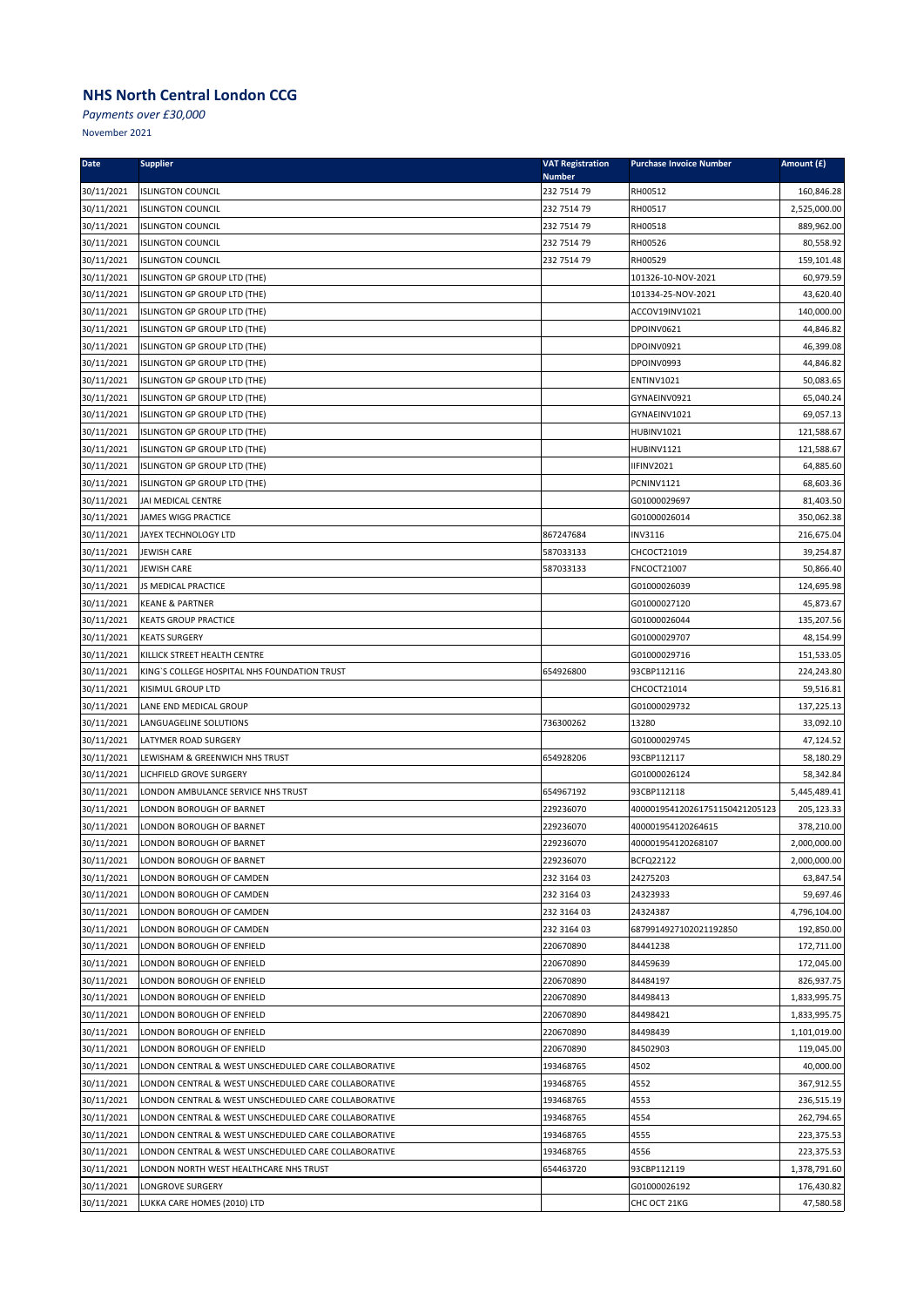*Payments over £30,000*

| <b>Date</b> | <b>Supplier</b>                               | <b>VAT Registration</b><br><b>Number</b> | <b>Purchase Invoice Number</b> | Amount (£)             |
|-------------|-----------------------------------------------|------------------------------------------|--------------------------------|------------------------|
| 30/11/2021  | LUKKA CARE HOMES (2010) LTD                   |                                          | FNCOCT21K5                     | 55,678.51              |
| 30/11/2021  | <b>MARCUS &amp; MARCUS LTD</b>                |                                          | MARCHCOCT21C                   | 42,000.13              |
| 30/11/2021  | <b>MARIE CURIE</b>                            | 626722537                                | 13997                          | 55,900.00              |
| 30/11/2021  | <b>MARIE CURIE</b>                            | 626722537                                | 13999                          | 400,000.00             |
| 30/11/2021  | <b>MARIE CURIE</b>                            | 626722537                                | 14002                          | 94,218.00              |
| 30/11/2021  | <b>MARIE CURIE</b>                            | 626722537                                | 14005                          | 132,500.00             |
| 30/11/2021  | MARIE STOPES INTERNATIONAL                    | 882426016                                | MS211939                       | 79,758.64              |
| 30/11/2021  | MARIE STOPES INTERNATIONAL                    | 882426016                                | MS212167                       | 84,521.57              |
| 30/11/2021  | MCCOLLUM & PARTNERS                           |                                          | G01000029819                   | 91,320.71              |
| 30/11/2021  | <b>MCELLIGOT</b>                              |                                          | G01000026846                   | 52,462.04              |
| 30/11/2021  | MEDICAL CENTRE DRS SHARMA & TALPAHEWA         |                                          | G01000029961                   | 32,204.86              |
| 30/11/2021  | MEDICAL CENTRE HOLLOWAY ROAD                  |                                          | G01000026957                   | 56,778.65              |
| 30/11/2021  | MID AND SOUTH ESSEX FOUNDATION TRUST          | GB 654942902                             | 93CBP112104                    | 45,810.15              |
| 30/11/2021  | MILDMAY MEDICAL PRACTICE                      |                                          | G01000029726                   | 91,587.11              |
| 30/11/2021  | MILLER PRACTICE                               |                                          | G01000029985                   | 96,820.29              |
| 30/11/2021  | MILLWAY MEDICAL PRACTICE                      |                                          | G01000026135                   | 236,600.70             |
| 30/11/2021  | MIND IN ENFIELD AND BARNET                    |                                          | MIE0183                        | 77,500.00              |
| 30/11/2021  | MIND IN ENFIELD AND BARNET                    |                                          | MIE0184                        | 77,500.00              |
| 30/11/2021  | MIND IN HARINGEY                              |                                          | 1258                           | 77,490.24              |
| 30/11/2021  | MIND IN HARINGEY                              |                                          | 1259                           | 35,333.32              |
| 30/11/2021  | MK LAMBA                                      |                                          | G01000026509                   | 85,417.23              |
| 30/11/2021  | MOORFIELDS EYE HOSPITAL NHS FOUNDATION TRUST  | 654930716                                | 93CBP112120                    | 4,173,756.57           |
| 30/11/2021  | MORECAMBE SURGERY                             |                                          | G01000029738                   | 50,214.19              |
| 30/11/2021  | MORRIS HOUSE GROUP PRACTICE                   |                                          | G01000029742                   | 148,598.69             |
| 30/11/2021  | MULBERRY MEDICAL PRACTICE                     |                                          | G01000029748                   | 94,459.72              |
| 30/11/2021  | <b>MUSEUM PRACTICE</b>                        |                                          | G01000026224                   | 56,540.61              |
| 30/11/2021  | MUSWELL HILL PRACTICE                         |                                          | G01000026812                   | 143,743.18             |
| 30/11/2021  | MUSWELL HILL PRACTICE                         |                                          | NOINV14627                     | 55,261.32              |
| 30/11/2021  | <b>NATGAB SERVICES LTD</b>                    |                                          | NATGABOCTOBER2021              | 130,299.77             |
| 30/11/2021  | NATIONAL UNPLANNED PREGNANCY ADVISORY SERVICE |                                          | 11021                          | 35,613.70              |
| 30/11/2021  | NEURORESPONSE CIC                             |                                          | <b>INV0017</b>                 | 57,030.00              |
| 30/11/2021  | <b>NHS ENGLAND</b>                            | 654 442 045                              | 101330-18-NOV-2021             | 47,313.90              |
| 30/11/2021  | NHS NEL CSU                                   | GB654442045                              | 7312816627                     | 3,889,967.43           |
| 30/11/2021  | <b>NHS NEL CSU</b>                            | GB654442045                              | 7312817154                     | 1,302,001.23           |
| 30/11/2021  | <b>NHS NEL CSU</b>                            | GB654442045                              | 7312817387                     | 1,212,976.03           |
| 30/11/2021  | NHS NORTH EAST LONDON CCG                     |                                          | 7025101084                     | 100,000.00             |
| 30/11/2021  | NHS NORTH OF ENGLAND CSU                      | 654442045                                | 7310023790                     | 60,767.00              |
| 30/11/2021  | NHS PROPERTY SERVICES LTD                     | 156725100                                | 00000001H31457                 | 67,658.49              |
| 30/11/2021  | NHS PROPERTY SERVICES LTD                     | 156725100                                | 00000003H306621                | 47,716.26              |
| 30/11/2021  | NHS PROPERTY SERVICES LTD                     | 156725100                                | H102386                        | 37,339.50              |
| 30/11/2021  | NHS PROPERTY SERVICES LTD                     | 156725100                                | H105406                        | 84,523.00              |
| 30/11/2021  | NHS PROPERTY SERVICES LTD                     | 156725100                                | H111308                        | 43,237.05              |
| 30/11/2021  | NHS PROPERTY SERVICES LTD                     | 156725100                                | H156611                        | 43,237.05              |
| 30/11/2021  | NHS PROPERTY SERVICES LTD                     | 156725100                                | H169496                        | 31,607.30              |
| 30/11/2021  | NHS PROPERTY SERVICES LTD                     | 156725100                                | H172826                        | 33,187.80              |
| 30/11/2021  | NHS PROPERTY SERVICES LTD                     | 156725100                                | H172828                        | 142,726.78             |
| 30/11/2021  | NHS PROPERTY SERVICES LTD                     | 156725100                                | H188844                        | 38,204.37<br>30,241.98 |
| 30/11/2021  | NHS PROPERTY SERVICES LTD                     | 156725100                                | H19329                         |                        |
| 30/11/2021  | NHS PROPERTY SERVICES LTD                     | 156725100                                | H19335                         | 31,066.09              |
| 30/11/2021  | NHS PROPERTY SERVICES LTD                     | 156725100                                | H19343                         | 57,177.28              |
| 30/11/2021  | NHS PROPERTY SERVICES LTD                     | 156725100                                | H19346                         | 69,908.45              |
| 30/11/2021  | NHS PROPERTY SERVICES LTD                     | 156725100                                | H19351                         | 77,662.84              |
| 30/11/2021  | NHS PROPERTY SERVICES LTD                     | 156725100                                | H19352                         | 98,359.90              |
| 30/11/2021  | NHS PROPERTY SERVICES LTD                     | 156725100                                | H19358                         | 98,359.90              |
| 30/11/2021  | NHS PROPERTY SERVICES LTD                     | 156725100                                | H19364                         | 77,662.84              |
| 30/11/2021  | NHS PROPERTY SERVICES LTD                     | 156725100                                | H196063                        | 38,204.37              |
| 30/11/2021  | NHS PROPERTY SERVICES LTD                     | 156725100                                | H226754                        | 38,204.37              |
| 30/11/2021  | NHS PROPERTY SERVICES LTD                     | 156725100                                | H248030                        | 127,376.82             |
| 30/11/2021  | NHS PROPERTY SERVICES LTD                     | 156725100                                | H248031                        | 100,943.23             |
| 30/11/2021  | NHS PROPERTY SERVICES LTD                     | 156725100                                | H258789                        | 87,300.68              |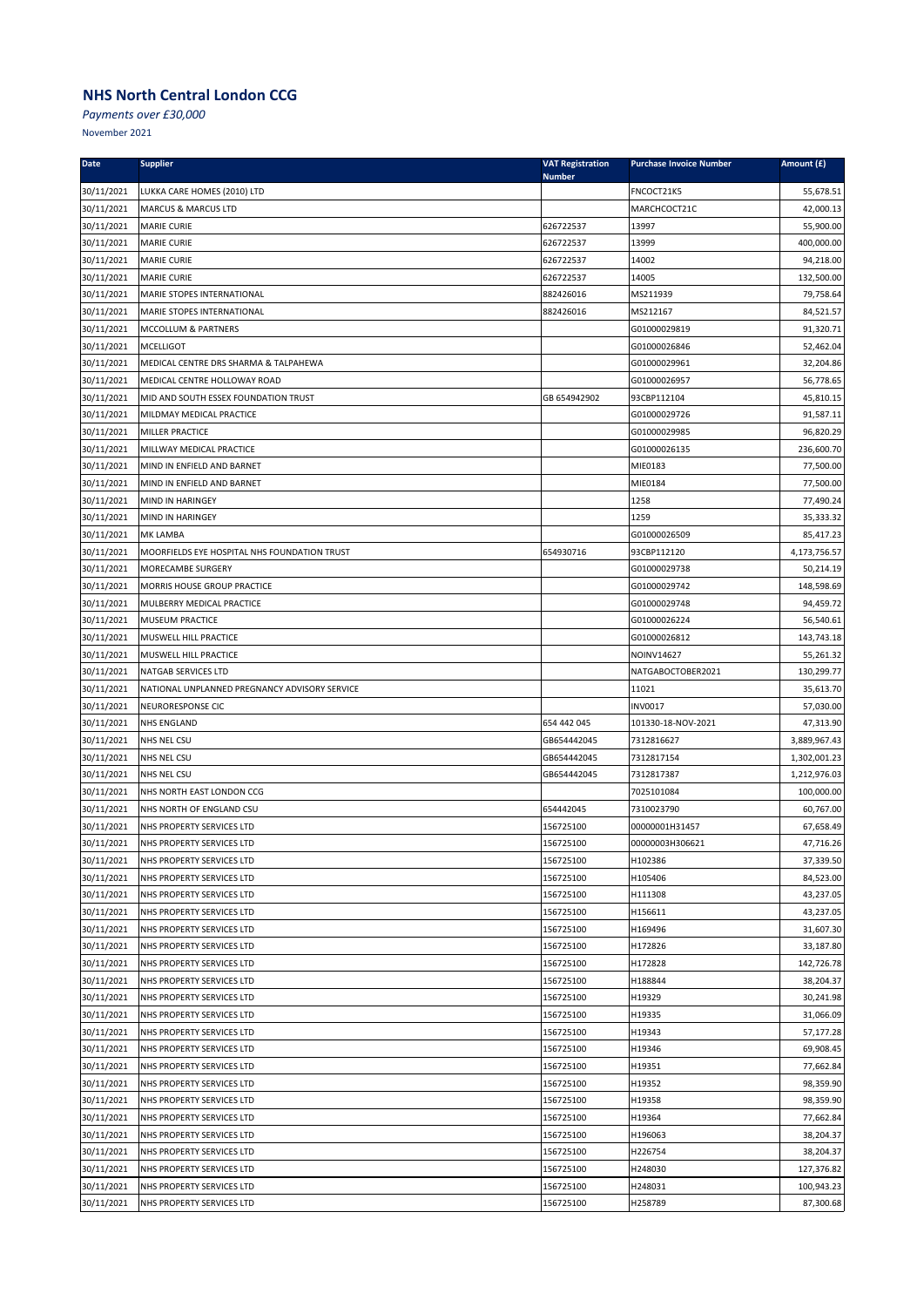*Payments over £30,000*

| <b>Date</b> | <b>Supplier</b>                               | <b>VAT Registration</b><br><b>Number</b> | <b>Purchase Invoice Number</b> | Amount (£)    |
|-------------|-----------------------------------------------|------------------------------------------|--------------------------------|---------------|
| 30/11/2021  | NHS PROPERTY SERVICES LTD                     | 156725100                                | H283491                        | 45,845.25     |
| 30/11/2021  | NHS PROPERTY SERVICES LTD                     | 156725100                                | H315725                        | 47,716.26     |
| 30/11/2021  | NHS PROPERTY SERVICES LTD                     | 156725100                                | H355074                        | 47,716.26     |
| 30/11/2021  | NHS PROPERTY SERVICES LTD                     | 156725100                                | H382340                        | 42,916.69     |
| 30/11/2021  | NHS PROPERTY SERVICES LTD                     | 156725100                                | H414522                        | 47,716.26     |
| 30/11/2021  | NHS PROPERTY SERVICES LTD                     | 156725100                                | H440222                        | 141,690.20    |
| 30/11/2021  | NHS PROPERTY SERVICES LTD                     | 156725100                                | H53450                         | 84,523.00     |
| 30/11/2021  | NHS PROPERTY SERVICES LTD                     | 156725100                                | H53842                         | 68,577.64     |
| 30/11/2021  | NHS PROPERTY SERVICES LTD                     | 156725100                                | H54440                         | 34,250.76     |
| 30/11/2021  | NHS PROPERTY SERVICES LTD                     | 156725100                                | H54442                         | 57,641.01     |
| 30/11/2021  | NHS PROPERTY SERVICES LTD                     | 156725100                                | H54685                         | 33,876.53     |
| 30/11/2021  | NHS PROPERTY SERVICES LTD                     | 156725100                                | H61173                         | 32,521.90     |
| 30/11/2021  | NHS PROPERTY SERVICES LTD                     | 156725100                                | H61185                         | 84,523.00     |
| 30/11/2021  | NHS PROPERTY SERVICES LTD                     | 156725100                                | H67392                         | 144,330.96    |
| 30/11/2021  | NHS PROPERTY SERVICES LTD                     | 156725100                                | H90420                         | 32,521.90     |
| 30/11/2021  | NHS PROPERTY SERVICES LTD                     | 156725100                                | H90421                         | 84,523.00     |
| 30/11/2021  | NHS PROPERTY SERVICES LTD                     | 156725100                                | H90424                         | 30,849.06     |
| 30/11/2021  | NHS PROPERTY SERVICES LTD                     | 156725100                                | H90425                         | 72,165.48     |
| 30/11/2021  | NHS PROPERTY SERVICES LTD                     | 156725100                                | NAVS05469                      | 115,396.00    |
| 30/11/2021  | NIGHTINGALE HOUSE SURGERY                     |                                          | G01000026162                   | 75,710.81     |
| 30/11/2021  | NORTH EAST LONDON NHS FOUNDATION TRUST        | 654404447                                | 93CBP112121                    | 303,443.31    |
| 30/11/2021  | NORTH LONDON COMMUNITY CARE AGENCY            |                                          | 699                            | 56,780.00     |
| 30/11/2021  | NORTH LONDON ESTATE PARTNERSHIPS LTD          | 839829175                                | 631                            | 36,750.00     |
| 30/11/2021  | NORTH LONDON HEALTH CENTRE                    |                                          | G01000029995                   | 88,305.52     |
| 30/11/2021  | NORTH MIDDLESEX UNIVERSITY HOSPITAL NHS TRUST | 654946204                                | 93CBP112122                    | 24,516,945.71 |
| 30/11/2021  | NORTHERN MEDICAL CENTRE                       |                                          | G01000029997                   | 90,565.25     |
| 30/11/2021  | OAK LODGE MEDICAL CENTRE                      |                                          | G01000029796                   | 167,294.48    |
| 30/11/2021  | OAKLEIGH ROAD HEALTH CENTRE                   |                                          | G01000029802                   | 98,492.90     |
| 30/11/2021  | OAKWOOD MEDICAL CENTRE LONDON                 |                                          | G01000026382                   | 81,775.28     |
| 30/11/2021  | OLD COURTHOUSE SURGERY                        |                                          | G01000030001                   | 90,051.90     |
| 30/11/2021  | OPEN DOOR YOUNG PEOPLES CONSULTATION SERVICE  |                                          | <b>INV0033</b>                 | 30,666.08     |
| 30/11/2021  | OPEN DOOR YOUNG PEOPLES CONSULTATION SERVICE  |                                          | <b>INV0035</b>                 | 30,666.08     |
| 30/11/2021  | OPTEGRA UK LTD                                | GB938297867                              | 1060003944                     | 139,134.07    |
| 30/11/2021  | OPTUM HEALTH SOLUTIONS (UK) LTD               | GB108297604                              | 0001242400                     | 66,873.82     |
| 30/11/2021  | ORDANCE UNITY CENTRE FOR HEALTH               |                                          | G01000027167                   | 216,209.63    |
| 30/11/2021  | OURRIS PROPERTIES LTD T/A AUTUMN GARDENS      |                                          | FNCOCT21LA                     | 35,536.80     |
| 30/11/2021  | PAINTER & PARTNERS                            |                                          | G01000029787                   | 85,245.34     |
| 30/11/2021  | <b>PARK END SURGERY</b>                       |                                          | G01000026445                   | 82,601.48     |
| 30/11/2021  | PARLIAMENT HILL SURGERY                       |                                          | G01000026410                   | 78,143.68     |
| 30/11/2021  | PARTNERS (THE) T/A 157 PRACTICE               |                                          | G01000026657                   | 53,873.06     |
| 30/11/2021  | PHOENIX PRACTICE LONDON                       |                                          | G01000029972                   | 165,122.14    |
| 30/11/2021  | PINTO & PARTNERS                              |                                          | G01000029754                   | 68,423.45     |
| 30/11/2021  | PRACTICAL CARE                                |                                          | 253921                         | 139,957.79    |
| 30/11/2021  | PRACTICAL CARE                                |                                          | 2541                           | 135,536.56    |
| 30/11/2021  | PRIMROSE HILL SURGERY                         |                                          | G01000029758                   | 128,526.83    |
| 30/11/2021  | PRINCE OF WALES ROAD                          |                                          | G01000026275                   | 97,465.62     |
| 30/11/2021  | PRINCESS ALEXANDRA HOSPITAL NHS TRUST (THE)   | 654941317                                | 93CBP112129                    | 112,179.96    |
| 30/11/2021  | QUEENS CRESCENT PRACTICE                      |                                          | G01000029779                   | 105,982.20    |
| 30/11/2021  | QUEENSWOOD MEDICAL PRACTICE                   |                                          | G01000029784                   | 291,461.74    |
| 30/11/2021  | RAINBOW PRACTICE                              |                                          | G01000026357                   | 65,042.83     |
| 30/11/2021  | RAMSAY NEUROLOGICAL SERVICES                  |                                          | CHCOCT21LI                     | 41,962.49     |
| 30/11/2021  | RAMSAY NEUROLOGICAL SERVICES                  |                                          | CHCOCT21LIa                    | 34,789.14     |
| 30/11/2021  | RATHER HOME LTD                               |                                          | 00027                          | 87,991.92     |
| 30/11/2021  | RATHER HOME LTD                               |                                          | 00028                          | 97,697.90     |
| 30/11/2021  | RATHER HOME LTD                               |                                          | 00029                          | 82,105.34     |
| 30/11/2021  | RAVENSCROFT MEDICAL CENTRE                    |                                          | G01000026370                   | 58,227.70     |
| 30/11/2021  | REGENTS PARK PRACTICE (THE)                   |                                          | G01000027069                   | 84,794.56     |
| 30/11/2021  | RIDGMOUNT PRACTICE                            |                                          | G01000029682                   | 171,357.64    |
| 30/11/2021  | RISE GROUP PRACTICE                           |                                          | G01000029982                   | 72,932.70     |
| 30/11/2021  | RITCHIE STREET GROUP PRACTICE                 |                                          | G01000029808                   | 174,477.12    |